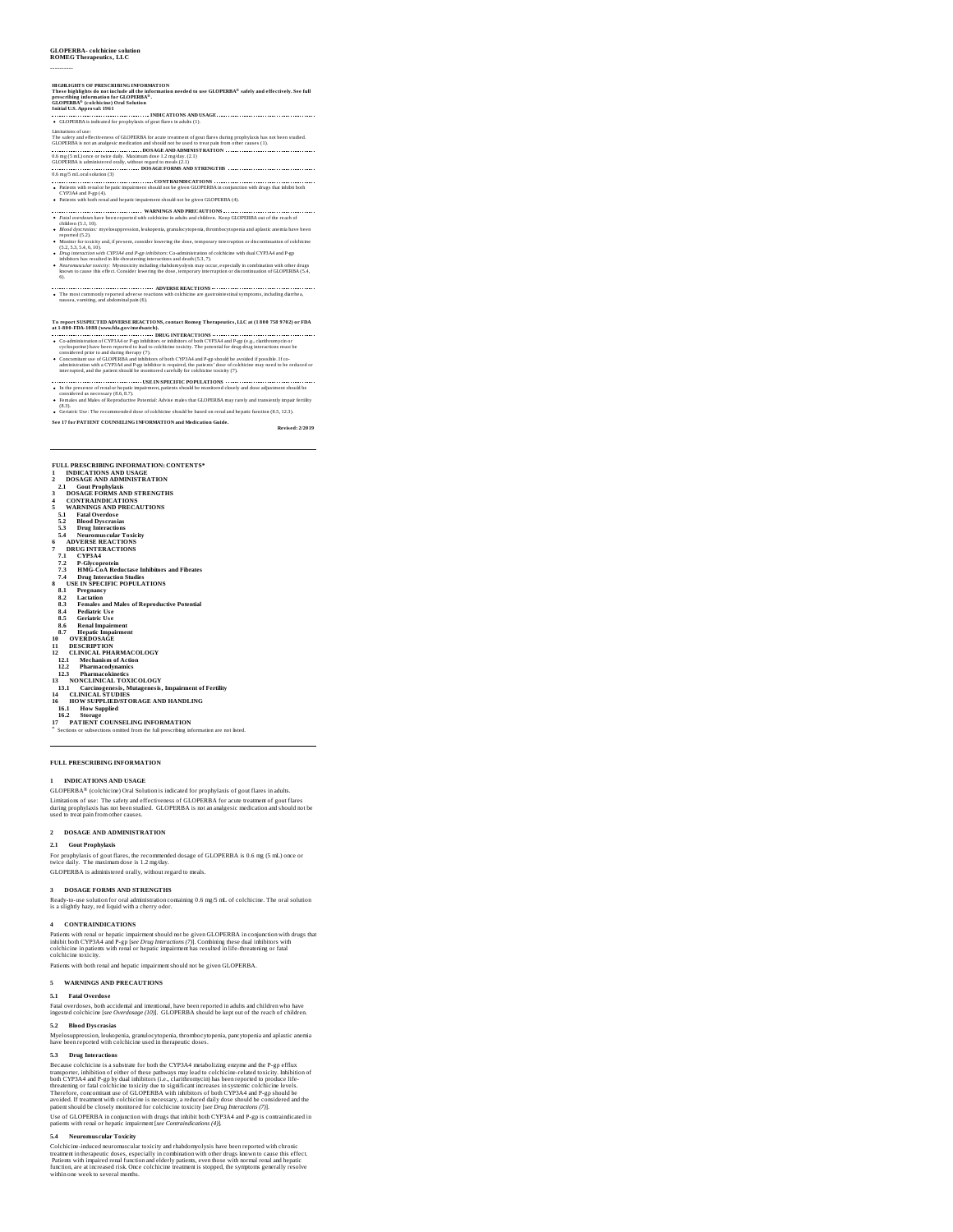## **6 ADVERSE REACTIONS**

Gastrointestinal disorders are the most common adverse reactions with colchicine. These disorders are<br>often the first signs of toxicity and may indicate that the colchicine dose needs to be reduced or therapy<br>stopped. Thes

Toxic marifestations associated with colchicine include myelosuppression, disseminated intravacular<br>coagulation and injury to cells in the renal, hepatic, circulatory and central nervous systems. These<br>toxicities most ofte

*Neurological*: sensory motor neuropathy

*Dermatological*: alopecia, maculopapular rash, purpura, rash<br>*Digestive*: abdominal cramping, abdominal pain, diarrhea, lactose intolerance, nausea, vomiting

*Hematological*: leukopenia, granulocytopenia, thrombocytopenia, pancytopenia, aplastic anemia *Hepatobiliary*: elevated AST, elevated ALT

*Musculoskeletal*: myopathy, elevated CPK, myotonia, muscle weakness, muscle pain, rhabdomyolysis *Reproductive*: azoospermia, oligospermia

**7 DRUG INTERACTIONS**<br>Colchicine is a substrate of the CYP3A4 metabolizing enzyme and the P-glycoprotein (P-<br>gp) efflux transporter. Fatal drug interactions have been reported when colchicine is administered with<br>clarifur

Patients with renal or hepatic impairment should not be given GLOPERBA with drugs that inhibit both CYP3A4 and P-<br>glycoprotein[see Contraindications (4)]. Combining these dual inhibitors with<br>GLOPERBA in patients with rena

Physicians should resurt that painter candidates for treatment with GLOPERBA and remainalent for signs and symptoms of toxic reactions associated with increased colchicine exposure due to drug interactions. Signs and sympt

## **7.1 CYP3A4**

The concomiant use of GLOPERBA and CYP3A4 inhibiors (e.g., clarithromycin, ketoconazole, grapefruit juice, erythromycin, verapamil, etc.) should be avoided due to the potential for serious and life-<br>threatening toxicity [s

lf co-<br>administration of GLOPERBA and a CYP3A4 inhibitor is necessary, the dose of GLOPERBA should be adjusted by either reducing the daily dose or reducing the dose frequency, and the patient should be monitored carefully

**7.2 P-Glycoprotein** The concomiant use of GLOPERBA and inhibitors of P-<br>glycoprotein (e.g. clarithromycin, ketoconazole, cyclosporine, etc.) should be avoided due to the potential for serious and life-<br>threatening toxicity [see Warnings and P

If co-administration of GLOPERBA and a P-<br>gp inhibitor is necessary, the dose of GLOPERBA should be adjusted by either reducing<br>the daily dose or reducing the dose frequency, and the patient should be monitored carefully f

7.3 HMG-CoA Reductase Inhibitors and Fibrates<br>Some drugs such as HMG-CoA reductase inhibitors and fibrates may increase the risk of myopathy<br>when combined with GLOPERBA. Complaints of muscle pain or weakness could be an in

## **7.4 Drug Interaction Studies**

Two pharmacokinetic studies evaluated the effects of co-administration of posaconazole (300 mg QD),<br>ciprofloxacin (500 mg BID), amlodipine (5 to 10 mg QD), and carvedilol (20 to 40 mg QD) on the<br>systemic levels of colchici

GLOPERBA can be administered with amodipine, carvedilol, and ciprofloxacin at the tested doses<br>without a need for dose adjustment. However, the results should not be extrapolated to other co-<br>administered drugs. Colchicine

## **8 USE IN SPECIFIC POPULATIONS**

# **8.1 Pregnancy**

Risk Summary<br>Available human data from published literature on colchicine use in pregnancy over several decades<br>have not identified any drug associated risks for major birth defects, miscarizage, or adverse maternal<br>of rel

The estimated background risk of major birth defects and miscarriage for the indicated population is<br>unknown. All pregnancies have a background risk of birth defect, loss or other adverse outcomes. In the<br>U.S. general popu

## Data

Available data from published observational studies, case series, and case reports over several decades<br>do not suggest an increased risk for major birth defects or miscarriage in pregnant women with<br>themunic diseases (such

8.2<br>Clockholmary<br>Colchicine is present in human milk (see Dota). Adverse events inbreastfed infants have not been<br>Colchicine is present in human milk (see Dota). Adverse events in breastfed infants have not been<br>breastfeed

## Data

Limited published data from case reports and a small lactation study demonstrate that colchicine is<br>present in breastmilk. A systematic review of literature reported no adverse effects in 149 breastfed<br>children and advised exposed breastfed infant

## **8.3 Females and Males of Reproductive Potential**

Infertility

Case reports and epidemiology studies in human male subjects on colchicine therapy indicate that infertility from colchicine is rare and may be reversible.

# **8.4 Pediatric Us e**

Gout is rare in pediatric patients; safety and effectiveness of GLOPERBA in pediatric patients has not<br>been established.

# **8.5 Geriatric Us e**

Because of the increased incidence of decreased renal function in the elderly population, and the higher<br>incidence of other co-morbid conditions in the elderly population requiring the use of other<br>medications, reducing th

## **8.6 Renal Impairment**

No dedicated pharmacokineits study has been conducted using GLOPERBA in patients with varying degrees of renal impairment. Colchicine is known to be excreted in urine in humans and the presence of exceeding the studies of

## **8.7 Hepatic Impairment**

No dedicated pharmacokinetic study using GLOPERBA has been conducted in patients with varying<br>degrees of hepaici impairment. Colchicine is known to be meabolized in humans and the presence of<br>severe hepatic impairment has

Dose reduction or alternatives should be considered for the prophylaxis of gout flares in patients with severe hepatic impairment.

10<br>
OVERDOSAGE<br>
The dose of colchicine that would induce significant toxicity for an individual is unknown. Fatalities<br>
have occurred after ingestion of a dose as low as 7 mg over a four-day period, while obser patiers<br>
h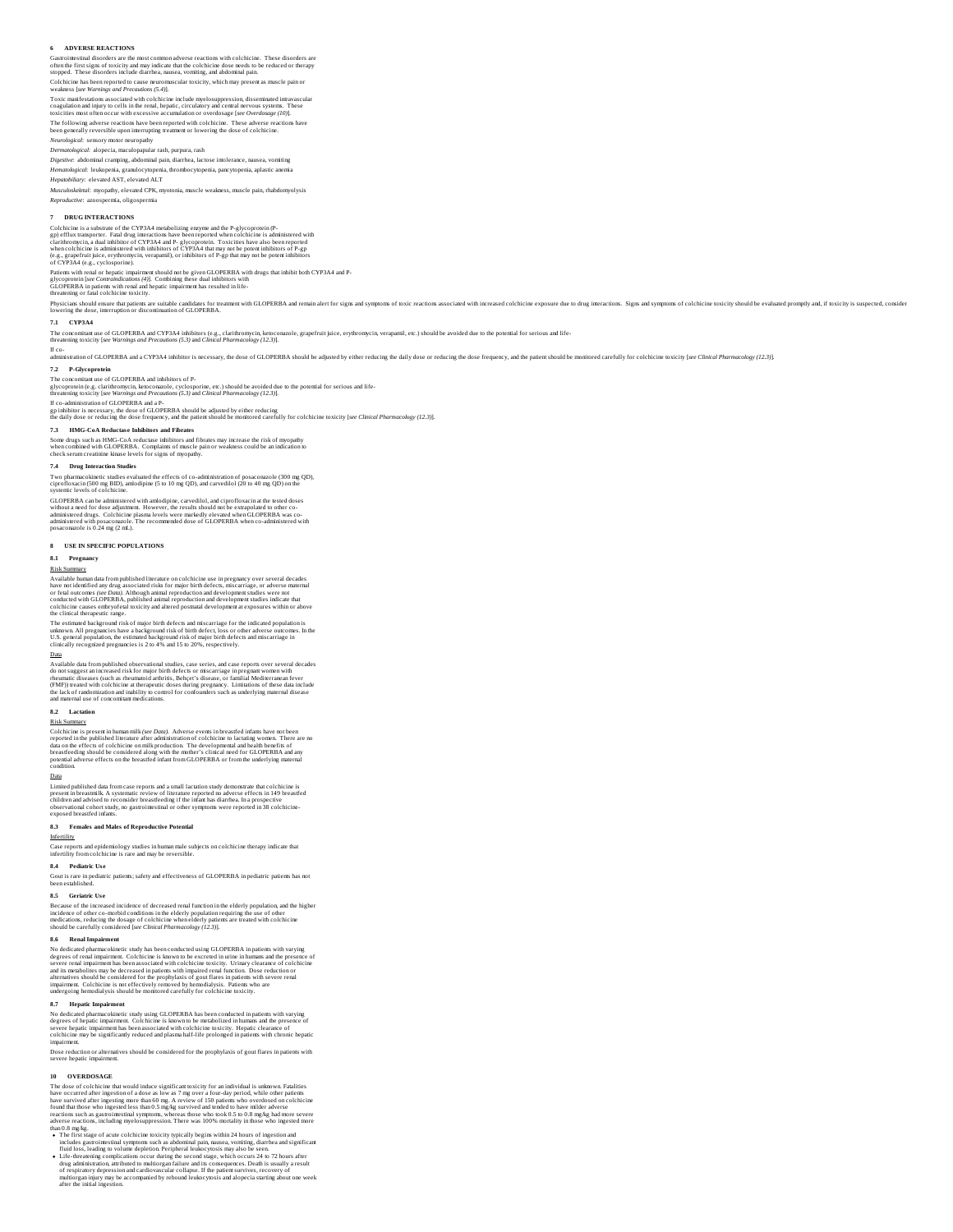Treatment of colchicine poisoning should begin with gastric lavage and measures to prevent shock.<br>Otherwise, treatment is symptomatic and supportive. No specific antidote is known. Colchicine is<br>not effectively removed by

## **11 DESCRIPTION**

Colchicine is an alkaloid obtained from various species of *Colchicum.* The chemical name for<br>colchicine is (S)-N-(5,6,7,9- tetrahydro-1,2,3,10-tetramethoxy-9-oxobenzo(a)heptalen-7-yl) acetamide<br>with a molecular formula of

**Figure 1: Colchicine Structural Formula**  $\begin{picture}(120,110) \put(10,10){\line(1,0){150}} \put(10,10){\line(1,0){150}} \put(10,10){\line(1,0){150}} \put(10,10){\line(1,0){150}} \put(10,10){\line(1,0){150}} \put(10,10){\line(1,0){150}} \put(10,10){\line(1,0){150}} \put(10,10){\line(1,0){150}} \put(10,10){\line(1,0){150}} \put(10,10){\line(1,0){150}} \put(10,1$ 

Colchicine consists of pale yellow scales or powder; it darkens on exposure to light. Colchicine is soluble in water, freely soluble in alcohol, and slightly soluble in ether.

GLOPERBA is supplied for oral administration as a slightly hazy, red liquid with a cherry odor,<br>containing 0.6 mg/5 mL of the active ingredient colchicine USP. Inactive ingredients: benzyl alcohol,<br>FD&C Red No. 40, artific

# **12 CLINICAL PHARMACOLOGY**

**12.1 Mechanism of Action**<br>
21.1 Mechanism of Action<br>
Colchicine's effectiveness as a prophylactic treatment for gont has been postulated to be due to its<br>
biblity to block neutrophil-mediated inflammatory responses induc

# **12.2 Pharmacodynamics**

The pharmacodynamics<br>The pharmacodynamics of colchicine are unkno

**12.3 Pharmacokinetics**

## *Absorption*

In healthy adults, GLOPERBA reached a mean C<sub>mar</sub> of 2.16 ± 0.87 ay/mL in 1 hour (range 0.5 to<br>2 bours) after a single dose administered under fasting conditions. A minimal food effect was observed<br>when GLOPERBA was admin <sub>max</sub> or meal. A slight decrease in C<sub>max</sub><br><sub>0"t</sub> and AUC<sub>0"inf</sub>, was similar in

| Mean Pharmacokinetic Parameter Estimates for GLOPERBA in Healthy Adults<br>Table 1: |                                      |                                      |
|-------------------------------------------------------------------------------------|--------------------------------------|--------------------------------------|
|                                                                                     | GLOPERBA, 0.6 mg                     | GLOPERBA, 0.6 mg                     |
| Parameter                                                                           | $(0.12 \text{ me/mL}, 5 \text{ mL})$ | $(0.12 \text{ me/mL}, 5 \text{ mL})$ |
|                                                                                     | Fasted (N=34)                        | Fed (N=34)                           |
| $C_{\text{max}}$ (ng/mL)                                                            | 2.16 (0.87)                          | 1.68 (0.39)                          |
| $AUC_{0^{-t}}(h \cdot ng/mL)$                                                       | 18.59 (4.64)                         | 17.20 (4.23)                         |
| $AUC_0$ -inf (h·ng/mL)                                                              | 19.90 (4.74)                         | 18.47 (4.29)                         |
| $T_{\text{max}}$ (h) (Min-Max)                                                      | 1.00 (0.50: 2.00)                    | 2.00 (1.00: 4.00)                    |
| $t_{1/2}$ (h)                                                                       | 31.04 (5.99)                         | 30.54 (5.22)                         |

**Distribution**<br>The mean apparent volume of distribution(V<sub>2</sub>/F) of GLOPERBA in healthy adults was approximately<br>1420 L. Colchicine binding to serum protein is reported to be low (39%) primarily due to albumin<br>regardless of

Colchicine crosses the placenta (plasma levels in the fetus are reported to be approximately 15% of the<br>maternal concentration) [see Use in Specific Populations (8.1)]. Colchicine also distributes into breast<br>milk at conce *Metabolism*

*In vitro* studies using human liver microsomes have shown that CYP3A4 is involved in the metabolism<br>of colchicine to 2-O-demethylcolchicine (2-DMC) and 3-0-demethylcolchicine (3-DMC).<br>Glucuronidation is also believed to b

## *Elimination*

The mean elimination half-life of GLOPERBA inhealthy adults is 31 hours (± 6 hours). In a published<br>study in healthy adults approximately 40 to 65% of a single 1-mg oral dose of colchicine was reported<br>to be recovered unch

# *Specific Populations*

There is no difference between men and women in the pharmacokinetic disposition of colchicine.

*<u>Dedicinic Durinary</u>* Pharmacokinetics of colchicine were not evaluated in pediantic patients.<br>Cartainic Durinary Pharmacokinetics of GLOFERBA have not been determined in elderly patients. A<br>published report described the

*<u>Patients with Renal Impariments</u>* Pharmacokinetics of colchistrie in patients with mild and moderate renal<br>impairment is not known. A published report described the disposition of colchicine (1 mg) in young<br>adult men and

*<u>Datients with Heraids Impairman</u>*: Published reports on the pharmacokinetics of intravevenus colchicine<br>inpaires: with severe chronic liver disease, as well as those with alcoholic or primary biliary<br>cirrhosis, and norma

## *Drug Interactions*

Pharmacokinetic studies evaluating changes in systemic levels of colchicine when co-administered with<br>CYP3A4 and P-gp inhibitors in healthy subjects have been conducted with GOLPERBA. Carvedilol<br>20 to 40 mg QD (considered

These results should not be extrapolated to other inhibitors as colchicine is known to be a substrate for CYP2A4 and P-gp, and case reports of colchicine toxicly associated with the co-administration of CYP2A4 and P-gp in

# **13 NONCLINICAL TOXICOLOGY**

**13.1 Carcinogenesis, Mutagenesis, Impairment of Fertility**

**Carcinogenesis**<br>Carcinogenicity studies of colchicine have not been conducted. Due to the potential for colchicine to<br>produce aneuploid cells (cells with an unequal number of chromosomes), colchicine presents a<br>theoretica

Mutagenesis<br>Colchicine was negative for mutagenicity in the bacterial reverse mutation assay. In a chromosomal<br>aberration assay in cultured human white blood cells, colchicine treatment resulted in the formation of<br>microna

## **Impairment of Fertility**

There were no studies conducted of the effects of GLOPERBA on fertility. Published nonclinical<br>studies have demonstrated that colchicine-induced disruption of microtubule formation affects meiosis<br>and mitosis. Published co

## **14 CLINICAL STUDIES**

The evidence for the efficacy of colchicine in patients with chronic gout is derived from the published<br>literature. Two randomized clinical trials assessed the efficacy of colchicine 0.6 mg twice a day for<br>the prophylaxis

## **16 HOW SUPPLIED/STORAGE AND HANDLING**

16.1<br>GLOPERBA (colchicine) Oral Solution is a slightly hazy, red liquid with a cherry odor and the strength<br>of 0.6 mg/s mL. GLOPERBA (150 mL) is provided in a white, oblong, high density polyethylene<br>botile with a child-re

150 mL: NDC 72690-010-05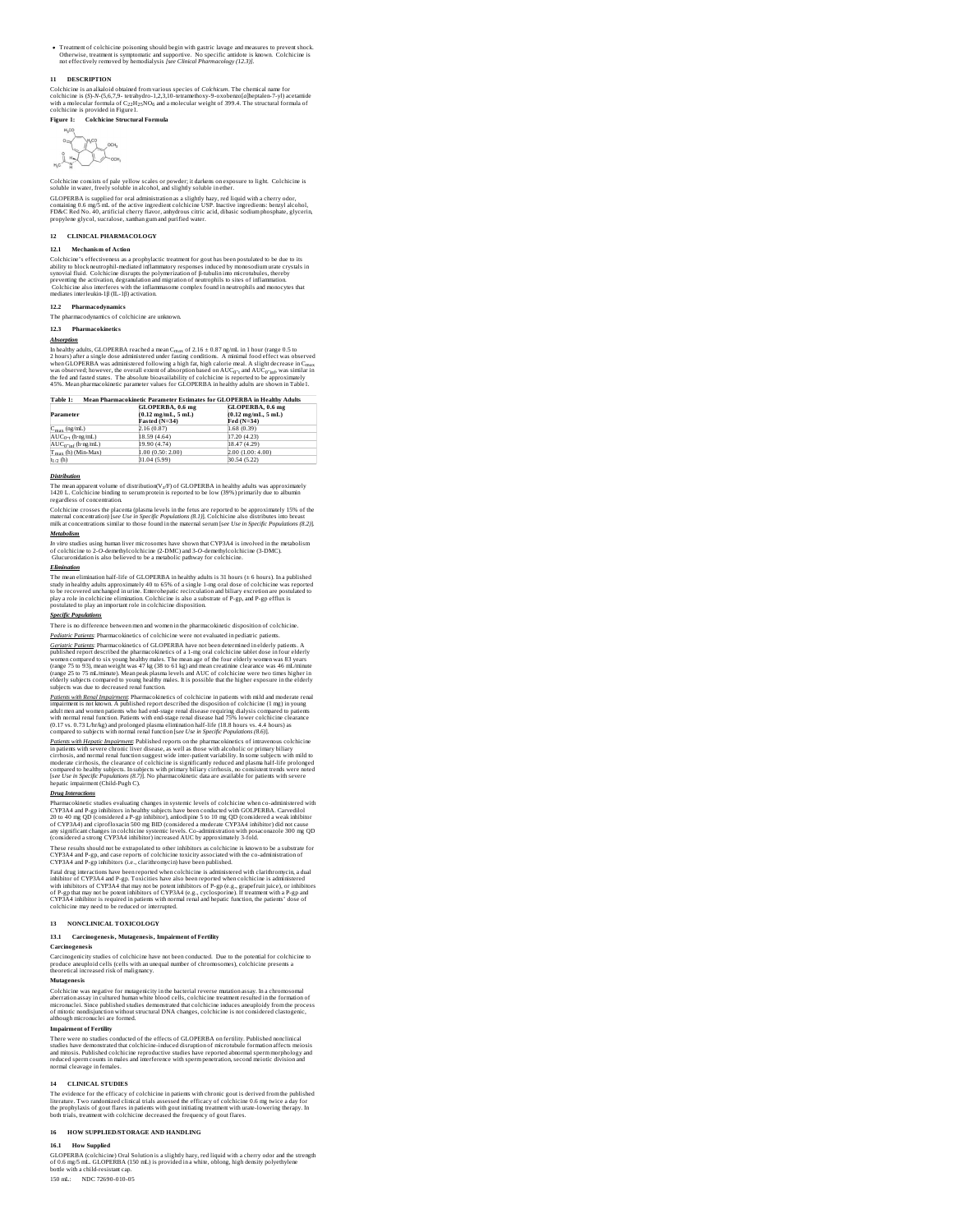# **16.2 Storage**

# Store at 20° to 25°C (68° to 77°F) [See USP Controlled Room Temperature].

**17 PATIENT COUNSELING INFORMATION**

Advise the patient to read the FDA-approved patient labeling (Medication Guide). **Dosing Instructions**

Patients should be advised to take GLOPERBA as prescribed, even if they are feeling better. Patiens:<br>should not alter the dose or discontinue treatment without consulting with their doctor. If a dose of<br>GLOPERBA is missed,

## **Fatal Overdos e**

Instruct patient that fatal overdoses, both accidental and intentional, have been reported in adults and<br>children who have ingested colchicine. GLOPERBA should be kept out of the reach of children.<br>Blood Dyscrasias

Patients should be informed that bone marrow depression with agranulocytosis, aplastic anemia and thrombocytopenia may occur with GLOPERBA.

**Drug and Food Interactions**<br>Advise pairds on the statements are substances may interact with GLOPERBA and<br>some interactions could be fatal. Therefore, patients should report to their healthcare provider all of<br>the curren

# **Neuromus cular Toxicity**

Patients should be informed that muscle pain or weakness, tingling or numbness in fingers or toes may<br>occur with GLOPERBA alone or when it is used with certain other drugs. Patients developing any of<br>these signs or symptom **Infertility**

Advise males of reproductive potential that GLOPERBA may rarely and transiently impair fertility *[see Use in Specific Populations (8.3)].* **Rx ONLY**

# **Revis ed: 2/2019**

**Manufactured for:** ROMEG Therapeutics, LLC

|                                                                                                                                                                                                                                                                 | <b>MEDICATION GUIDE</b><br><b>GLOPERBA®</b> (Glow per' bah)                                                                                                                                                                                                                                                                                                                               |
|-----------------------------------------------------------------------------------------------------------------------------------------------------------------------------------------------------------------------------------------------------------------|-------------------------------------------------------------------------------------------------------------------------------------------------------------------------------------------------------------------------------------------------------------------------------------------------------------------------------------------------------------------------------------------|
|                                                                                                                                                                                                                                                                 | (colchicine) Oral Solution<br>What is the most important information I should know about GLOPERBA?                                                                                                                                                                                                                                                                                        |
|                                                                                                                                                                                                                                                                 | GLOPERBA can cause serious side effects or death if levels of GLOPERBA are too high in your                                                                                                                                                                                                                                                                                               |
| body.                                                                                                                                                                                                                                                           | • Taking certain medicines with GLOPERBA can cause your level of GLOPERBA to be too high,                                                                                                                                                                                                                                                                                                 |
|                                                                                                                                                                                                                                                                 | especially if you have kidney or liver problems.                                                                                                                                                                                                                                                                                                                                          |
|                                                                                                                                                                                                                                                                 | . Tell your healthcare provider about all your medical conditions, including if you have kidney or<br>liver problems. Your dose of GLOPERBA may need to be changed.                                                                                                                                                                                                                       |
|                                                                                                                                                                                                                                                                 | • Tell your healthcare provider about all the medicines you take, including prescription and                                                                                                                                                                                                                                                                                              |
| ٠                                                                                                                                                                                                                                                               | nonprescription medicines, vitamins and herbal supplements.<br>Medicines that you take for a short period of time, such as antibiotics, can interact with                                                                                                                                                                                                                                 |
|                                                                                                                                                                                                                                                                 | GLOPERBA and cause serious side effects or death.                                                                                                                                                                                                                                                                                                                                         |
|                                                                                                                                                                                                                                                                 | Talk to your healthcare provider or pharmacist before taking any new medicine.                                                                                                                                                                                                                                                                                                            |
| What is GLOPERBA?                                                                                                                                                                                                                                               |                                                                                                                                                                                                                                                                                                                                                                                           |
|                                                                                                                                                                                                                                                                 | GLOPERBA is a prescription medicine used to prevent gout flares in adults.<br>It is not known if GLOPERBA is safe and effective for the treatment of sudden (acute) gout flares.                                                                                                                                                                                                          |
|                                                                                                                                                                                                                                                                 | GLOPERBA is not a pain medicine, and it should not be taken to treat pain related to other medical                                                                                                                                                                                                                                                                                        |
|                                                                                                                                                                                                                                                                 | conditions unless specifically prescribed for those conditions.<br>It is not known if GLOPERBA is safe and effective in children.                                                                                                                                                                                                                                                         |
| Do not take GLOPERBA if you:                                                                                                                                                                                                                                    |                                                                                                                                                                                                                                                                                                                                                                                           |
|                                                                                                                                                                                                                                                                 | . have liver or kidney problems and you take certain other medicines, unless directed to by a<br>healthcare provider. Serious side effects, including death, have happened in people even when                                                                                                                                                                                            |
| GLOPERBA is taken as directed.                                                                                                                                                                                                                                  |                                                                                                                                                                                                                                                                                                                                                                                           |
| . have liver and kidney problems.                                                                                                                                                                                                                               |                                                                                                                                                                                                                                                                                                                                                                                           |
|                                                                                                                                                                                                                                                                 | See "What is the most important information that I should know about GLOPERBA?"                                                                                                                                                                                                                                                                                                           |
| including if you:                                                                                                                                                                                                                                               | Before taking GLOPERBA, tell your healthcare provider about all of your medical conditions,                                                                                                                                                                                                                                                                                               |
|                                                                                                                                                                                                                                                                 | are pregnant or plan to become pregnant. It is not known if GLOPERBA can harm your unborn baby.                                                                                                                                                                                                                                                                                           |
|                                                                                                                                                                                                                                                                 | are breastfeeding or plan to breastfeed. GLOPERBA can pass into your breast milk. Talk to your<br>healthcare provider about the best way to feed your baby if you take GLOPERBA.                                                                                                                                                                                                          |
|                                                                                                                                                                                                                                                                 | are a male with a female partner who can become pregnant. Receiving treatment with GLOPERBA                                                                                                                                                                                                                                                                                               |
|                                                                                                                                                                                                                                                                 | may be related to infertility in some men that is reversible when treatment is stopped.                                                                                                                                                                                                                                                                                                   |
|                                                                                                                                                                                                                                                                 | Tell your healthcare provider about all the medicines you take, including prescription, over-the-<br>counter medicines, vitamins, and herbal supplements.                                                                                                                                                                                                                                 |
|                                                                                                                                                                                                                                                                 | • Using GLOPERBA with certain other medicines can affect each other, causing serious side effects                                                                                                                                                                                                                                                                                         |
| or death.                                                                                                                                                                                                                                                       | . Do not take GLOPERBA with other medicines unless your healthcare provider tells you to.                                                                                                                                                                                                                                                                                                 |
|                                                                                                                                                                                                                                                                 | • Know the medicines you take. Keep a list of your medicines with you to show your healthcare                                                                                                                                                                                                                                                                                             |
|                                                                                                                                                                                                                                                                 | provider and pharmacist each time you get a new medicine.                                                                                                                                                                                                                                                                                                                                 |
|                                                                                                                                                                                                                                                                 | Especially tell your healthcare provider if you take:<br>o medicines that may affect how your liver works (CYP3A4 inhibitors)                                                                                                                                                                                                                                                             |
|                                                                                                                                                                                                                                                                 | o a medicine called cyclosporine (Noeral, Gengraf, Sandimmune)                                                                                                                                                                                                                                                                                                                            |
| $\circ$ cholesterol lowering medicines, or<br>o antibiotics                                                                                                                                                                                                     |                                                                                                                                                                                                                                                                                                                                                                                           |
|                                                                                                                                                                                                                                                                 |                                                                                                                                                                                                                                                                                                                                                                                           |
|                                                                                                                                                                                                                                                                 | Ask your healthcare provider or pharmacist if you are not sure if you take any of the medicines listed<br>above. This is not a complete list of all the medicines that can affect GLOPERBA                                                                                                                                                                                                |
| <b>How should I take GLOPERBA?</b>                                                                                                                                                                                                                              |                                                                                                                                                                                                                                                                                                                                                                                           |
|                                                                                                                                                                                                                                                                 | . Take GLOPERBA exactly as your healthcare provider tells you to take it. If you are not sure about<br>your dosing, call your healthcare provider.                                                                                                                                                                                                                                        |
|                                                                                                                                                                                                                                                                 | Measure GLOPERBA with an accurate milliliter measuring device. A household teaspoon is not                                                                                                                                                                                                                                                                                                |
|                                                                                                                                                                                                                                                                 | an accurate measuring device. Ask your pharmacist to recommend a measuring device and for<br>instructions on how to measure the correct dose.                                                                                                                                                                                                                                             |
|                                                                                                                                                                                                                                                                 | GLOPERBA can be taken with or without food.                                                                                                                                                                                                                                                                                                                                               |
|                                                                                                                                                                                                                                                                 | . If you take too much GLOPERBA, call your healthcare provider or go to the nearest hospital                                                                                                                                                                                                                                                                                              |
|                                                                                                                                                                                                                                                                 |                                                                                                                                                                                                                                                                                                                                                                                           |
| emergency room right away.                                                                                                                                                                                                                                      |                                                                                                                                                                                                                                                                                                                                                                                           |
|                                                                                                                                                                                                                                                                 | Do not stop taking GLOPERBA unless your healthcare provider tells you.<br>If you miss a dose of GLOPERBA, take it as soon as you remember. If it is almost time for your                                                                                                                                                                                                                  |
| same time.                                                                                                                                                                                                                                                      | next dose, skip the missed dose. Take the next dose at your regular time. Do not take 2 doses at the                                                                                                                                                                                                                                                                                      |
|                                                                                                                                                                                                                                                                 |                                                                                                                                                                                                                                                                                                                                                                                           |
|                                                                                                                                                                                                                                                                 | What should I avoid while taking GLOPERBA?<br>Avoid eating grapefruit or drinking grapefruit juice while taking GLOPERBA. It can increase your                                                                                                                                                                                                                                            |
|                                                                                                                                                                                                                                                                 |                                                                                                                                                                                                                                                                                                                                                                                           |
|                                                                                                                                                                                                                                                                 | What are the possible side effects of GLOPERBA?<br>GLOPERBA can cause serious side effects, including:                                                                                                                                                                                                                                                                                    |
|                                                                                                                                                                                                                                                                 | See "What is the most important information that I should know about GLOPERBA?"                                                                                                                                                                                                                                                                                                           |
|                                                                                                                                                                                                                                                                 | help right away if you have any of these symptoms:                                                                                                                                                                                                                                                                                                                                        |
|                                                                                                                                                                                                                                                                 |                                                                                                                                                                                                                                                                                                                                                                                           |
|                                                                                                                                                                                                                                                                 | $\circ$ pale or gray color to your lips, tongue or palms $\circ$ feel weak or tired                                                                                                                                                                                                                                                                                                       |
|                                                                                                                                                                                                                                                                 | $\diamond$ increased infections                                                                                                                                                                                                                                                                                                                                                           |
|                                                                                                                                                                                                                                                                 | · Muscle weakness (neuromuscular toxicity). Muscle weakness has happened in some people                                                                                                                                                                                                                                                                                                   |
|                                                                                                                                                                                                                                                                 | taking GLOPERBA. Get medical help right away if you have any of these symptoms:                                                                                                                                                                                                                                                                                                           |
|                                                                                                                                                                                                                                                                 | o numbness or tingling in your fingers or toes                                                                                                                                                                                                                                                                                                                                            |
|                                                                                                                                                                                                                                                                 | The most common side effects of GLOPERBA include:<br>o abdominal (stomach)                                                                                                                                                                                                                                                                                                                |
|                                                                                                                                                                                                                                                                 | o nausea<br>o vomiting<br>pain                                                                                                                                                                                                                                                                                                                                                            |
|                                                                                                                                                                                                                                                                 | Tell your healthcare provider if you have any side effect that bothers you or that does not go away.                                                                                                                                                                                                                                                                                      |
|                                                                                                                                                                                                                                                                 | These are not all of the possible side effects of GLOPERBA. Call your doctor for medical advice<br>about side effects. You may report side effects to FDA at 1-800-FDA-1088.                                                                                                                                                                                                              |
|                                                                                                                                                                                                                                                                 |                                                                                                                                                                                                                                                                                                                                                                                           |
|                                                                                                                                                                                                                                                                 | • Store GLOPERBA at room temperature between 68°F and 77°F (20°C and 25°C).                                                                                                                                                                                                                                                                                                               |
|                                                                                                                                                                                                                                                                 | Keep GLOPERBA and all medicines out of the reach of children.                                                                                                                                                                                                                                                                                                                             |
|                                                                                                                                                                                                                                                                 | General information about the safe and effective use of GLOPERBA.                                                                                                                                                                                                                                                                                                                         |
|                                                                                                                                                                                                                                                                 | use GLOPERBA for a condition for which it was not prescribed. Do not give GLOPERBA to other                                                                                                                                                                                                                                                                                               |
|                                                                                                                                                                                                                                                                 | · Blood problems. Blood problems have happened in some people taking GLOPERBA. Get medical<br>Medicines are sometimes prescribed for purposes other than those listed in a Medication Guide. Do not<br>eople, even if they have the same symptoms that you have. It may harm them.<br>If you would like more information, talk with your healthcare provider. You can ask your healthcare |
|                                                                                                                                                                                                                                                                 | provider or pharmacist for information about GLOPERBA that is written for healthcare professionals                                                                                                                                                                                                                                                                                        |
|                                                                                                                                                                                                                                                                 |                                                                                                                                                                                                                                                                                                                                                                                           |
|                                                                                                                                                                                                                                                                 | Inactive Ingredients: benzyl alcohol, FD&C Red No. 40, artificial cherry flavor, anhydrous citric                                                                                                                                                                                                                                                                                         |
| chances of having serious side effects<br>of your hands.<br>o unusual bleeding or bruising<br>muscle weakness or pain<br>o diarrhea<br>How should I store GLOPERBA?<br>What are the ingredients in GLOPERBA?<br>Active Ingredient: colchicine<br><b>Rx ONLY</b> | acid, dibasic sodium phosphate, glycerin, propylene glycol, sucralose, xanthan gum and purified water.                                                                                                                                                                                                                                                                                    |
|                                                                                                                                                                                                                                                                 |                                                                                                                                                                                                                                                                                                                                                                                           |
| Manufactured for:                                                                                                                                                                                                                                               |                                                                                                                                                                                                                                                                                                                                                                                           |
| ROMEG Therapeutics, LLC<br>Woburn, MA 01801 USA<br>For more information, call 1-800-758-9702.                                                                                                                                                                   | This Medication Guide has been approved by the U.S Food and Drug Administration<br>Issued:                                                                                                                                                                                                                                                                                                |